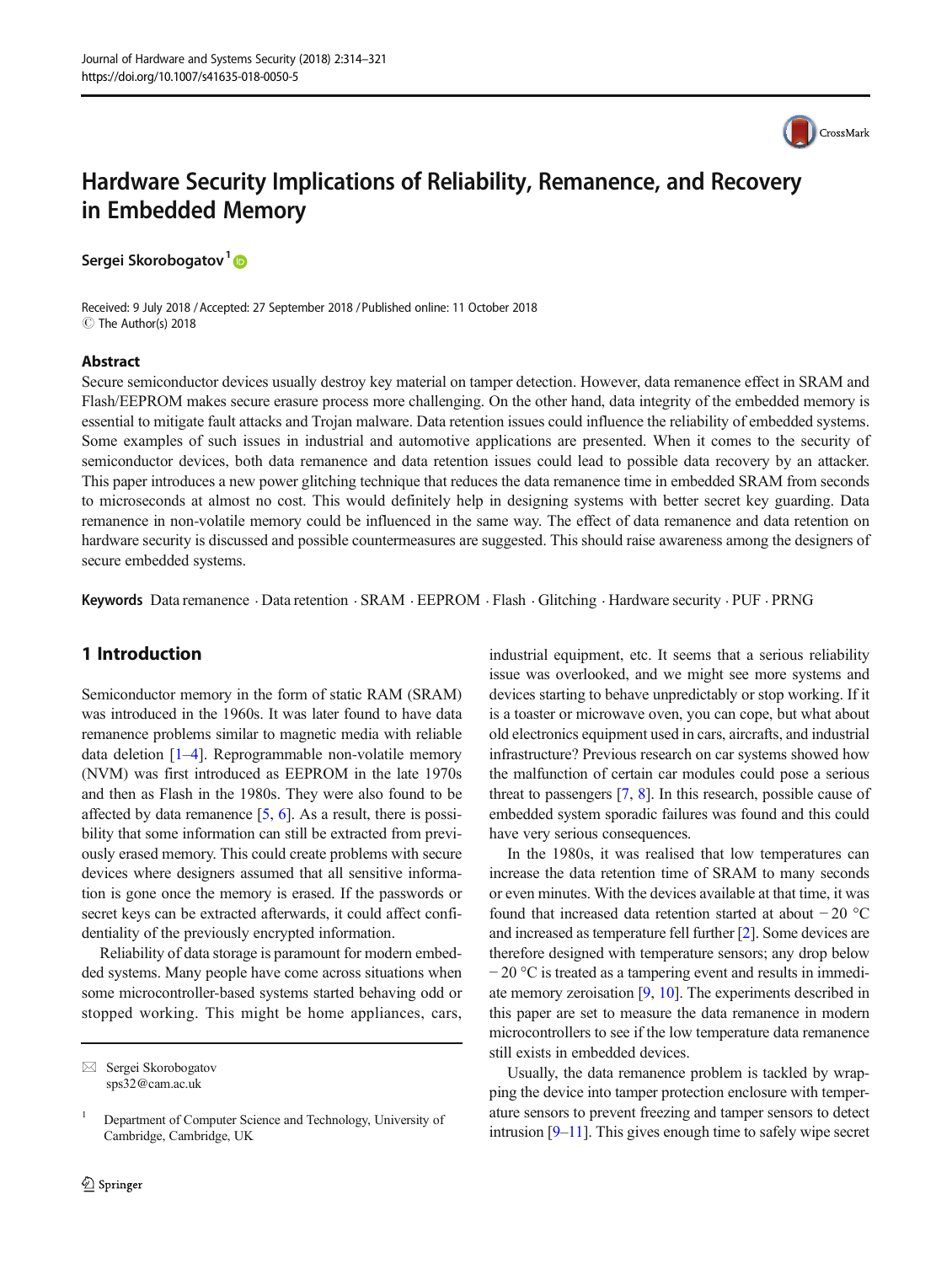key off the memory contents. However, designing a device with embedded SRAM having a low data remanence comes at a cost. This often requires modifying the SRAM cells to incorporate an additional destruction signal [[12\]](#page-7-0). On practice, this means that developers have very narrow choice of microcontrollers and system-on-chip (SoC) devices with such capability. For example, Maxim Integrated (former Dallas Semiconductor) offers secure microcontroller DS5250 with two self-destruct inputs which on activation wipe off the memory contents within microseconds [\[13\]](#page-7-0). Data remanence in NVM is usually defeated by several cycles of erasing and overwriting operations [\[6](#page-7-0)]. However, this cannot be accomplished in a short time especially for devices with a large memory size.

Chip manufacturers do not publish information about remanence effects in their chips. Of course, a developer can run data remanence tests on a selected batch of suitable chips. But this would take time and add cost to the design. The outcome of this research can be used to improve the protection of secure systems which use SRAM as a source of randomness and unique keys. First is used in pseudorandom number generators (PRNG) employed in many cryptographic protocols. Others are used to derive unique keys from physical unclonable functions (PUF). By reducing the data remanence time, the contents of the SRAM can be refreshed more often and with higher randomness. The research presented in this paper demonstrates that SRAM data remanence problem still exists in modern microcontrollers and like before deteriorates at low temperatures. This paper offers a low-cost solution to completely eliminate the data remanence problem at almost no cost. It also demonstrates that Flash/EEPROM can be affected in the same way, and this could have influence on the security of embedded systems.

Data retention can affect reliability of automotive and industrial systems. The results of this research should be of considerable concern to the developers of secure devices.

This paper makes the following contributions: it demonstrates that data remanence effect is present in embedded SRAM; it suggests a solution to significantly reduce data remanence time; it reveals that negative power glitching affects the security of some microcontrollers; it exposes security issues related to short data retention time of embedded EEPROM.

## 2 Background

Embedded systems are often based on microcontrollers small integrated circuits with SRAM, ROM, EEPROM, and Flash on a single silicon die. Two opposite effects were evaluated in this paper—data remanence and data retention.

#### 2.1 Data Remanence

Security engineers are interested in the period of time for which an SRAM device will retain data once the power has been removed. This is because many products do cryptographic and other security-related computations using secret keys or other variables that the equipment's operator must not be able to read out or alter. The usual solution is for the secret data to be kept in volatile memory inside a tamper-sensing enclosure. On detection of a tampering event, the volatile memory chips are powered down or even shorted to ground. If the data retention time exceeds the time required by an opponent to open the device and power up the memory, then the protection mechanisms can be defeated.

On power up, the symmetric SRAM cells are tend to go more likely into one of the states 0 or 1. Each chip has unique and uncontrollable biases for each memory cell that depends on the intrinsic properties of semiconductor production. This helps to distinguish between each individual chip as well as use this for each device having unique PUF key for encryption. However, data remanence imposes some limitations on the time between each initialisation. Otherwise, either random number will be predictable or the data used in PUF will always be the same making cloning much easier.

Another important thing to keep in mind is that security information could be restored even if part of the memory is corrupted. If an attacker has correctly restored only 90% of the 128-bit key, he will have to search through  $n!/(m!(n-m)!)=$  $128!/(115!13!) = 2.12 \times 10^{17} \sim 2^{58}$  possible keys. This is feasible to calculate in an hour with a medium-size cluster of computers or by using special hardware key cracker device. If only 80% of the information is known, an attacker will need  $2.51 \times 10^{26} \sim 2^{88}$  searches. Having even 100 times the capability, the attacker will spend more than a million years searching for the key. To simplify data remanence time calculations, we assume that if 50% of information is lost, then the key cannot be recovered anymore.

Unlike SRAM, which has only two stable logic states, EPROM, EEPROM, and Flash cells store analogue values in the form of a charge on the floating gate of a MOS transistor. The floating-gate charge shifts the threshold voltage of the cell transistor, and this is detected with a sense amplifier when the cell is read.

## 2.2 Data Retention

Programmed floating-gate memories cannot store information forever. Up until the late 1990s, these cells were not robust enough and usually held the charge for only 10–20 years. The failure mechanisms of EEPROM and Flash memory cells are well known. Various processes, such as field-assisted electron emission, de-trapping of electrons, and ionic contamination, cause the floating gate to lose its charge, and this increases at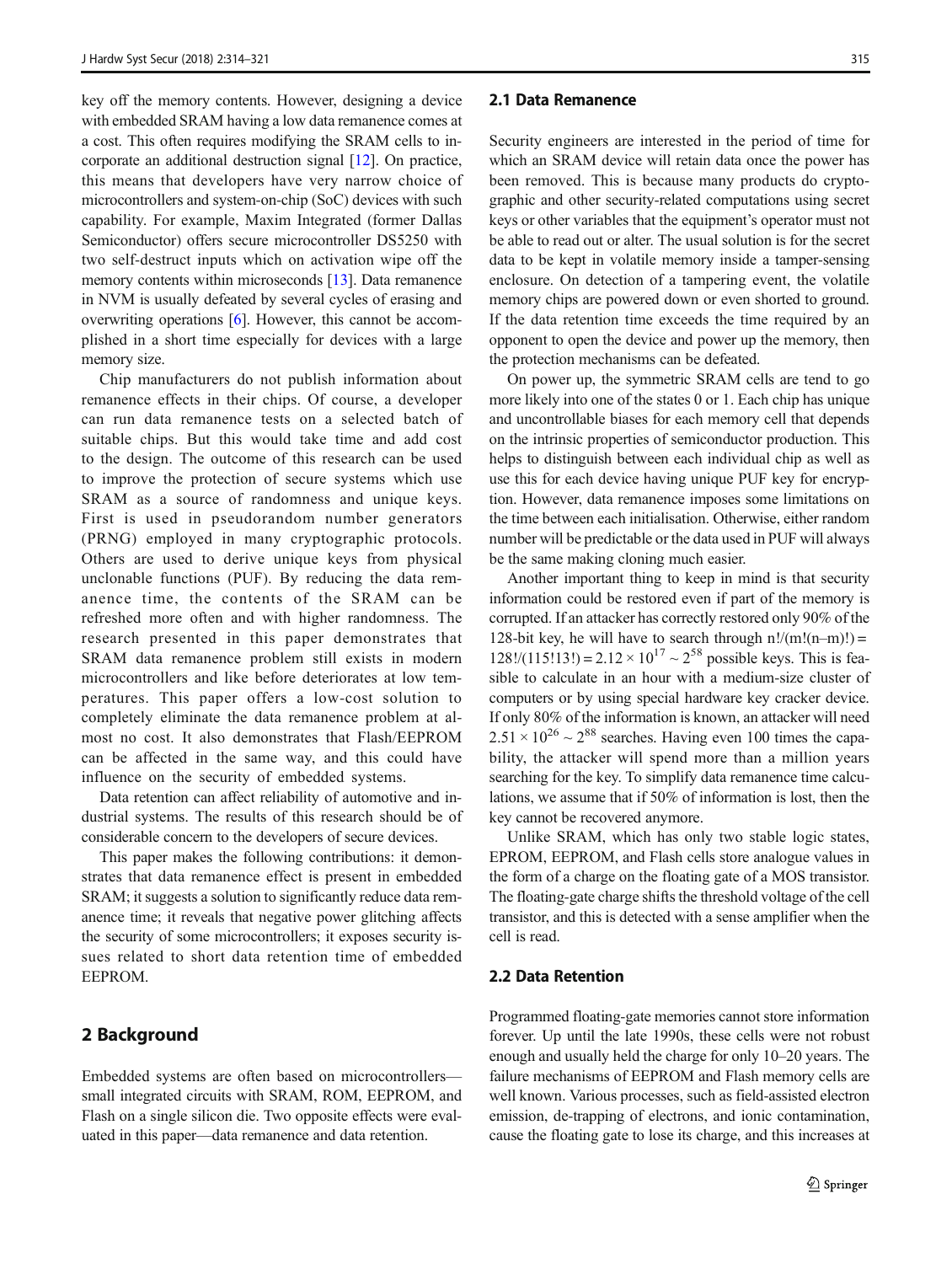higher temperatures [[14\]](#page-7-0). Flash memory inherited similar data retention problems associated with the nature of data storage on a floating gate from the EEPROM. The failure rate doubles every 10° [\[15](#page-7-0)]. Another failure mode in the very thin tunnel oxides used in Flash memories is programming disturb, where unselected erased cells adjacent to selected cells gain charge when the selected cell is written. This is not enough to change the cell threshold sufficiently to upset a normal read operation, but could cause problems to the data retention time. Typical guaranteed data retention time for EPROM, EEPROM, and Flash memories is 10, 40, and 100 years respectively. Those figures are usually referred to operating temperatures up to 85 °C. When devices are operating at higher temperatures, like in automotive applications up to 125 °C, the data retention time is likely to be reduced to just a few years.

There is a certain probability of distribution of weak cells which pass the initial testing after fabrication but cannot hold as much charge as normal cells. This could be caused by process variation during the fabrication, e.g. defect in material or contamination of masks or reagents. They could also be introduced by partial failures in the array control logic resulting in lower write voltage or shorter write time. These cells are likely to lose their charge and fail much faster especially during high-temperature operation [\[16\]](#page-7-0).

Failures of several embedded systems were investigated during this research. One was a failure in SCADA (supervi-sory control and data acquisition) [\[17\]](#page-7-0) controllers used in the energy supply industry. Although company engineers were able to locate the cause of the system failure being the Motorola MC68HC11A1 microcontroller [[18\]](#page-7-0), they were unable to figure out why the microcontroller fails after certain time. It turned out that although hardware engineers did learn the specification and avoided possible data corruption problem, they were unable to predict that some other parameters could change during the device lifetime. These parameters are set at the chip factory after fabrication and testing, and in most cases, end users have no need to change them. Similar failures were detected by car repair mechanics with engine control unit stopping to work after 10–15 years or car keys 'forgetting' their crypto keys. There are no research publications on this because all those cars have past even extended warranty period.

In many chips, EEPROM and Flash cells could also be the part of configuration and security fuses. These fuses can control the size of available SRAM, EEPROM, and Flash memory. In some microcontrollers, the configuration is user accessible and even. In MC68HC11A1, the user can configure the OPTION register and select whether the ROM, EEPROM, and watchdog timer are enabled. If the ROM is disabled, the chip can only work with external memory. Usually, chip manufacturers do not specify the data retention time for the chip configuration fuses despite to most of them being based on standard EEPROM cells. Hence, for system hardware

engineer, it would be natural to overlook the important parameters omitted by the manufacturer. The consequences could be devastating especially for high-risk applications.

Memory technologies have significantly improved over the past 20 years. Most modern microcontrollers have guaranteed data retention time of over 40 years, but not all manufacturers specify the data retention parameters. Up until the mid-2000s, the microcontrollers with only 10 years of guaranteed data retention time were still manufactured. If they ended up in critical systems, this could pose some serious problems. Although the mechanisms associated with data retention are well known and investigated, this does not eliminate the chances of failures caused by configuration memory especially as this memory cannot be easily tested in some cases.

When it comes to the hardware security, data recovery becomes the major concern. An attacker could potentially reverse engineer the embedded system by extracting all the information from embedded memory. Mask ROM is usually the easiest target because the information is stored in the form of present or absent transistor. This in some cases could be directly observed under optical microscope [\[19\]](#page-7-0). In other cases, selective etching or microprobing would help [\[20,](#page-7-0) [21\]](#page-7-0). Flash/ EEPROM would require more sophisticated methods as the information is stored in the form of electrical charge. That means that either atomic force microscope (AFM) [[22\]](#page-7-0) or scanning electron microscope (SEM) [\[23\]](#page-7-0) will be required. SRAM extraction is the most challenging task, because any interruption of the power supply could result in data loss. Also, the switching energy of the memory cell is several orders of magnitude lower than in Flash/EEPROM. This makes SRAM the most secure storage. However, the requirement for having battery limits the areas of applications.

#### 3 Experiments

As targets for the SRAM experiments, the following microcontrollers were selected: Freescale (former Motorola) MC68HC908AZ60 [[24](#page-7-0)] and MC68HC908AZ60A [[25](#page-7-0)], Texas Instruments MSP430F112 [[26](#page-7-0)] and MSP430F427 [[27](#page-7-0)]. These were common microcontrollers used in the 1990s and 2000s and fabricated with 0.9- to 0.35-μm process. Several samples of each type were tested to measure the variation of data remanence time between devices within the same family. For the non-volatile memory experiments, the following microcontrollers were selected: Microchip PIC16F873 [[28\]](#page-7-0), Atmel ATmega163 [[29](#page-7-0)], and ATtiny12 [30]. For data retention experiments, Motorola MC68HC11A1 and MC68HC11A8 [\[18](#page-7-0)] were selected as they were similar to the chips used in failed industrial boards. Special test boards were built to efficiently communicate with the devices and test their embedded SRAM and Flash/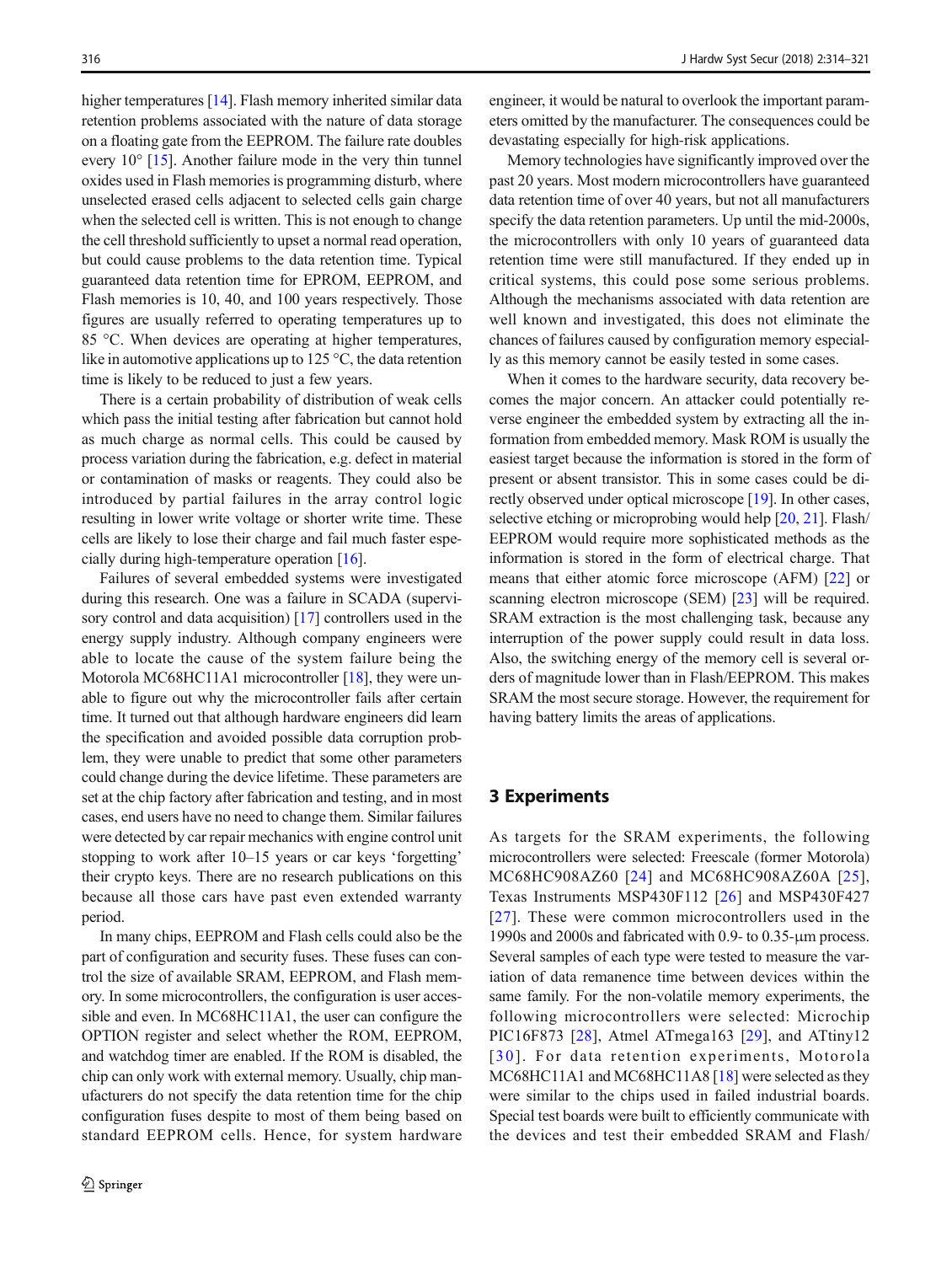<span id="page-3-0"></span>EEPROM memory. The boards were connected to a PC with controlling software via RS-232 interface.

#### 3.1 Data Remanence Experiments

In the first set of experiments, the chips were tested for SRAM data remanence at room temperature  $(+ 20 °C)$ , low temperatures down to  $-30$  °C, and high temperatures up to  $+80$  °C. For that each device was first initialised with data patterns in SRAM then powered down for different periods of time before powering it up and reading its memory contents. Both Motorola and Texas Instruments microcontrollers have onchip monitor ROM which allows communication via RS-232 interface; hence, no special on-chip software is necessary to access embedded SRAM.

Previous research revealed that grounding power supply line to the device can significantly reduce data remanence time [\[4](#page-7-0)]. Therefore, all used pins of the microcontroller were forced to GND at the start of measuring period. For temperature control, stacked Peltier elements with fan air cooling were used. For temperature monitoring, a standard digital thermometer was used with external thermocouple and 0.1 °C resolution.

The next set of experiments with SRAM was aimed at verifying the new idea of how data remanence is affected by power glitching. Instead of a smooth power down process on the VCC line (Fig. 1, blue trace), the switching was performed with deliberate overshooting (orange trace). This was achieved by designing a special power supply unit controlled by a PC where the power supply voltage was sampled by digital-to-analogue converter. The overshooting glitch was formed by an operational amplifier with capacitive load. Then, the signal was buffered to supply enough current to

the device under test. The amplitude of the glitch was regulated on the test board using passive LCR low-pass filters.

The same glitching experiments were repeated for the process of secure erasure of Flash/EEPROM in Microchip and Atmel microcontrollers. Chip manufacturers claim that the process of chip erase is performed in a way that the information from code and data memory is removed well before the security fuses are reset. The glitching could have effect on that process, like it had on SRAM data remanence. The microcontrollers were programmed with a test pattern then secured by setting their security fuses. The power glitches of different durations and amplitudes were applied before starting the chip erase operation. Then, after 100-ms time, the chip was powered down for 1 s before checking the state of its memory and fuses.

#### 3.2 Data Retention Experiments

One experiment was carried out on a partially working old optical microscope (Leitz Ergolux). The electronic board inside its controller was behaving odd, thus sometimes moving the stage and lenses unexpectedly. Inside the controller was a microprocessor-based board. The problem was rectified by reading the 2764 EPROM IC at different voltages and then reprogramming the same memory chip. Similar issues with EPROM and EEPROM reliability were found in many old cars. Car repair garages have to deal with many old electronic blocks in cars which failed after some loss of data. Refreshing the embedded memory inside microcontrollers solved the problem in 90% cases.

The final set of experiments was performed to measure data retention time in Motorola MC68HC11Ax microcontrollers. For that a UV light was used as an ageing source to establish

Fig. 1 Power down process on VCC line: blue—normal, orange—glitch

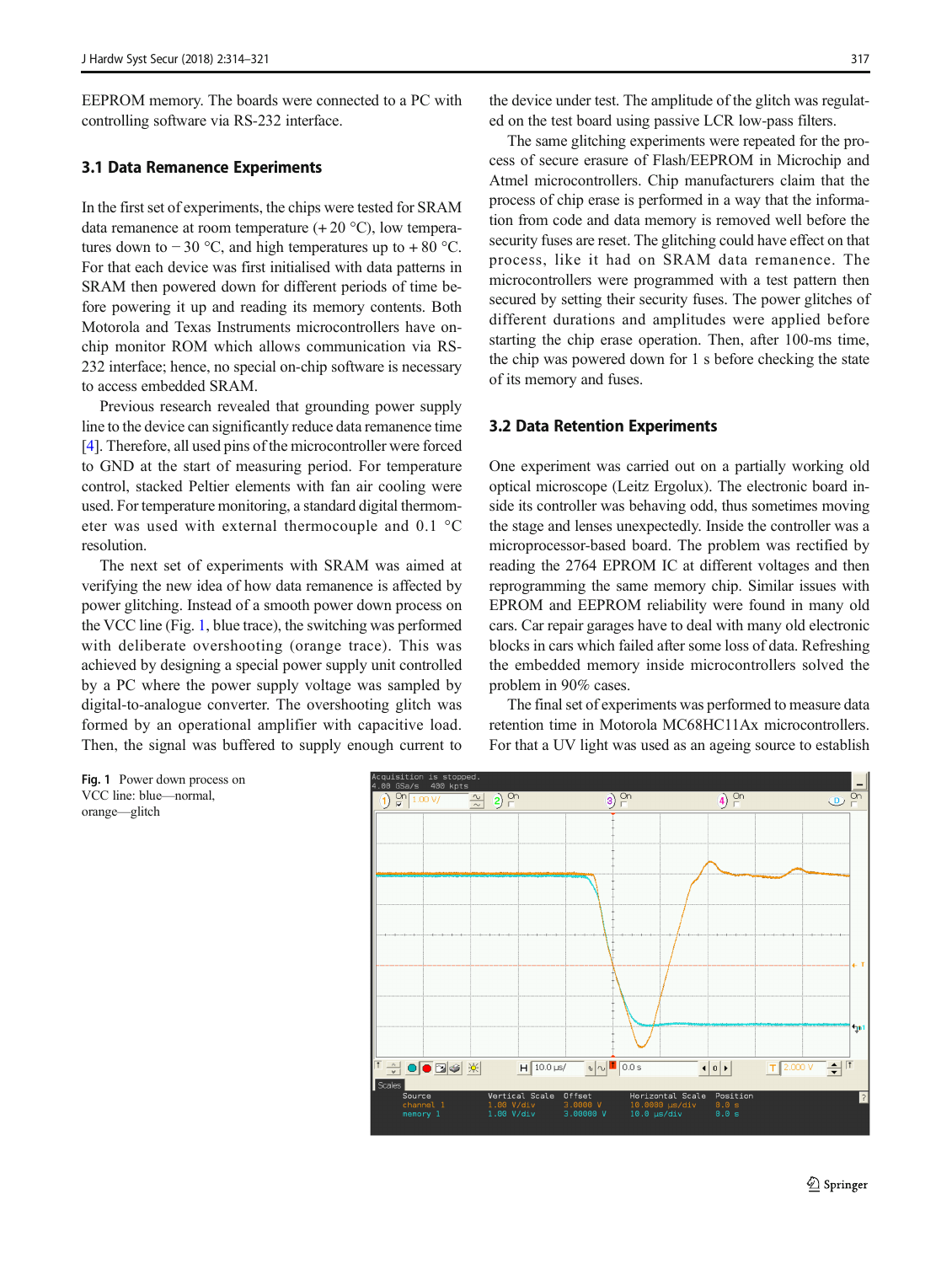how the memory cells lose their charge and what effect this has on the chip operation. To access the die, the sample of MC68HC11A1 chip was decapsulated with standard process using fuming nitric acid [[20\]](#page-7-0). The UV erasure experiments were aimed at speeding up the ageing process to observe how the memory cells lose their charge and any correlation with OPTION register.

## 4 Results

## 4.1 Data Remanence Results

Data remanence results at room temperature for four microcontrollers are presented in Fig. 2. One hundred percent memory corruption stands for the outcome of a very long power down. The time coordinate is in logarithmic scale as this helps to see the transition clearer. The older Motorola microcontroller MC68HC908AZ60 has the longest data remanence time, while the Texas Instrument microcontroller MSP430F112 has the shortest time. Figure [3](#page-5-0) shows distribution of data remanence time between nine different samples of similar devices—three of MC68HC908AZ60, three of MC68HC908AZ60A (mask 2J74Y), and three of MC68HC908AZ60A (mask 3K85K). As it can be observed, differences between data remanence time of samples from the same batch could be larger than between average samples of different devices.

At low temperature, the data remanence time is expectedly increased for both Motorola (Fig. [4](#page-5-0)) and Texas Instruments microcontrollers. The time was counted to the moment when 50% of cells lost their state. The data remanence time is accelerated at temperatures below 0 °C. This leads to seconds for

MSP430F112 and minutes for MC68HC908AZ60A at − 30 °C. At higher temperature, the data remanence time is reduced to milliseconds for MC68HC908AZ60A at + 80 °C. In the logarithmic scale of Fig. [4,](#page-5-0) the temperature dependency of data remanence is almost linear.

The effect of power glitching on the data remanence time was very significant for all samples of tested microcontrollers. For all microcontrollers, the memory contents were completely wiped off to a random state with as short as 5-μs glitch (Fig. [1\)](#page-3-0). Even for the MSP430F112 microcontroller which normally has about 8-ms data remanence time at room temperature, this is a thousand times improvement. While for MC68HC908AZ60A microcontroller with half a second data remanence time, it is significantly better. At low temperatures, the glitching helps with the same efficiency—the data remanence time reduced from several minutes to a few microseconds. This effect is caused by a quick discharge of SRAM cell transistors into negatively biased power line. SRAM cell is formed by two inverters. Figure [5](#page-6-0) shows the structure of a CMOS inverter. It consists of NMOS and PMOS transistors, but as a side effect, three diodes are formed by p-n junctions. When negative voltage is applied to Vcc, the 'out' line is quickly discharged through the diode, thus forcing the SRAM cell to 'forget' its state. At the same time, the short and controlled glitch pulse does not cause a latch-up effect.

Power glitching of EEPROM and Flash microcontrollers was different from the SRAM. For all tested samples of Microchip PIC16F873, and Atmel ATmega163 and ATtiny12, the glitching caused data retention of the main EEPROM and Flash memory to increase. At the same time, the security fuses were unaffected. This resulted in the security of those microcontrollers being circumvented once the glitching pulse was large enough. Because the chip erase

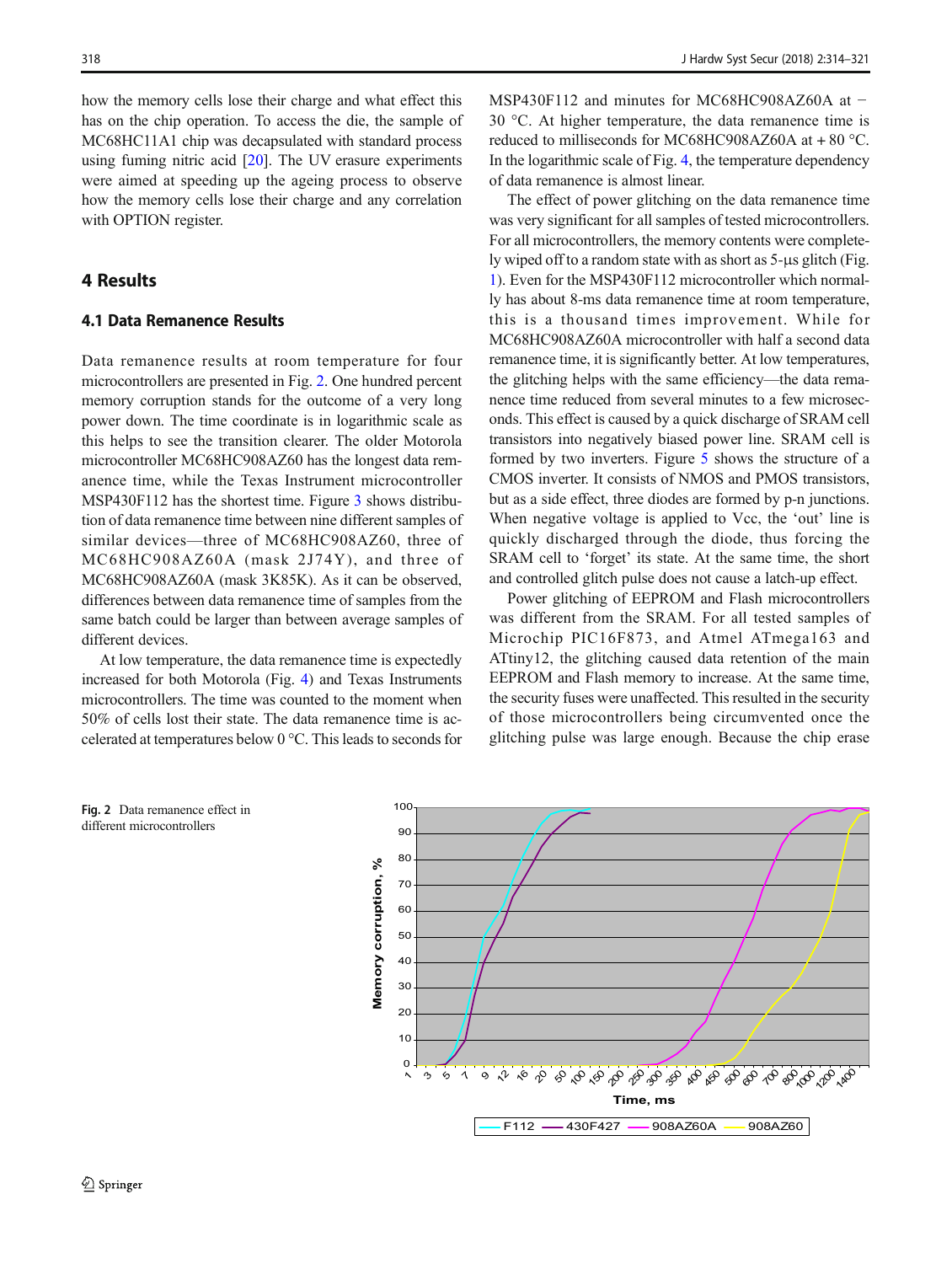<span id="page-5-0"></span>Fig. 3 Data remanence difference between batches



process is internally timed, it is not possible to erase the memory forever; the control circuit shuts down the erasure process after about 20 ms.

## 4.2 Data Retention Results

Fig. 4 Temperature dependence of data remanence time in

HC908AZ60A

Experiments were carried out on decapsulated Motorola MC68HC11A1 microcontroller for the purpose of finding out if the data retention time of the configuration fuses is the same as for the on-chip EEPROM. The chip manufacturer specifies EEPROM data retention time as 10 years; however, it does not specify that time for the EEPROM bits of OPTION register.

Close look at the die revealed all important areas in the embedded EEPROM. Partial reverse engineering of the memory physical map was carried out using semi-invasive methods [\[19\]](#page-7-0). For that different parts of the EEPROM array on the decapsulated sample were exposed to UV light after programming the memory. Writing 0's into the memory causes the cells' transistors to store the charge. When the charge is removed with UV light, the memory cell is read as '1' or erased state. One of the EEPROM blocks has extra row line and it turned out that the part of it is used for storing the OPTION register. The additional EEPROM cells look exactly the same as the normal EEPROM memory cells. Therefore, their behaviour and parameters should remain the same. In order to compare the data retention time of those special cells with normal cells, the dependency of the data retention from the UV exposure time was measured. The time when half of the cells have lost their charge was 45 min and was identical for both areas. This suggests that the data retention parameters of the EEPROM could be used to estimate the guaranteed retention time for the OPTION register.

The consequence of unintentional change of the OPTION register contents could be devastating. This is because this register controls the presence of ROM and EEPROM in the

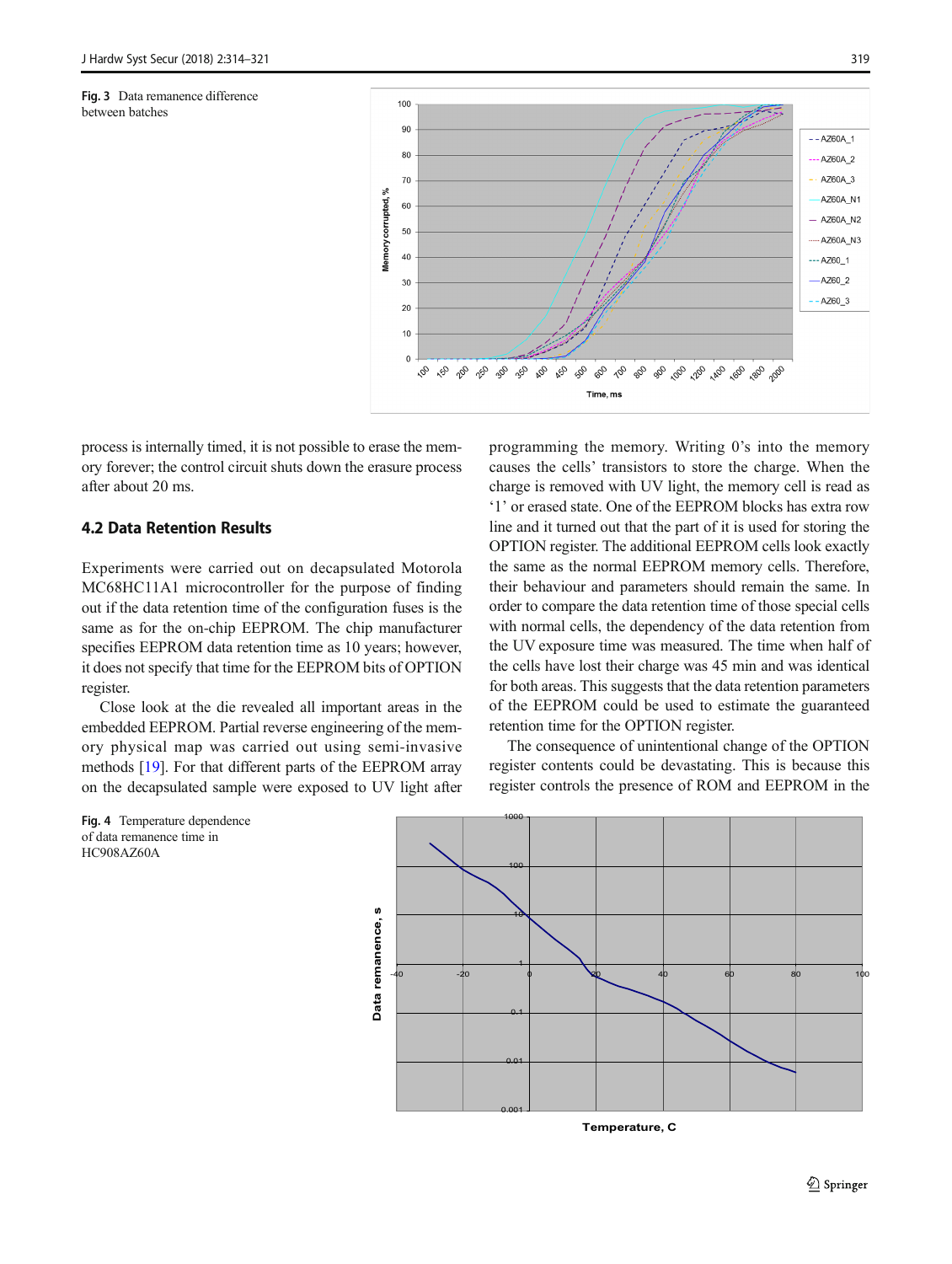<span id="page-6-0"></span>

Fig. 5 Structure of CMOS inverter

memory map. While the EEPROM corruption could be mitigated using error correction techniques, sudden change of the memory layout will likely cause the system to crash.

# 5 Conclusion

The research presented in this paper showed that data remanence still exists in modern microcontrollers. For some devices, the effect could be very serious and allow keeping the secret information and keys for several seconds at room temperature. At low temperature down to  $-30$  °C, it could increase to minutes. Previous solutions were either too expensive (special SRAM cells) or bulky (tamper enclosure with temperature sensors). Heating up the chip might help a bit, but might not be suitable due to excessive heat and bulky design. This paper introduces a solution to that problem which reduces the data remanence time to a few microseconds, thus completely eliminating the effect. The cost of the proposed solution is very low as it is completely non-invasive. The method of significant reduction of data remanence time can be used for SRAM-based PUF and PRNG devices in order to speed up the process of key generation.

Data remanence time varies between different families of microcontrollers and between devices within each family because of variation between transistors. Therefore, secure system designers should test wide range of samples to ensure their robustness against data remanence at wide range of conditions for all samples.

Data remanence in non-volatile memory could be influenced as well. However, in that case, it could have severe effect on security. It might be possible to increase data retention time of the main Flash/EEPROM memory in a way that it would not lose the data fast enough during mass erase used for secure reprogramming. As a result, the protection fuse will be disabled earlier than expected, thus leaving the on-chip memory contents intact. This would compromise the security of the chip. Modern microcontrollers should be properly tested by the manufacturers to avoid such situations where protection fuse is erased earlier than the main memory as a result of power glitching.

Interconnection between data retention and data remanence was discussed with real examples in automotive and industrial systems. This research has demonstrated that old

semiconductor devices with embedded EEPROM and Flash memory could pose serious reliability issues by starting malfunctioning after 10–20 years. For some devices, the system design engineers could be completely unaware about possible problems because the chip manufacturer might not specify parameters of the EEPROM cells used for internal factory debug and testing purposes. However, when those cells change their state through normal ageing process, the device operation will be affected. Although ageing of microcontrollers is a concern for industry, it was mainly investigated for space applications rather than automotive and industrial ones. Also, none of those investigations were aimed at security aspects but rather on software integrity, data storage, and limited number of reprogramming cycles for Flash/ EEPROM storage.

The danger of widely used microcontroller-based systems going into sporadic failures is hard to overestimate. Electronic modules in old cars sometime start to play up; however, this is often being treated as normal ageing failure; hence, the owner or insurance company pays the bill. However, the underlying problem is much deeper. The outcome and cause of the problem could be devastating for other industries as it lies at intersection between hardware, software, reliability, and security. For most chips, manufacturers guarantee at least 40 years of data retention time. However, if chips are operating at higher temperatures, like in automotive applications, their actual data retention time could be much shorter.

There are several ways how the retention time of the special cells can be improved. For example, multiple cells can be used to reduce the probability of a failure caused by a single cell. Another way is to design special cells which lose charge slower than normal ones. Also, the devices should be better tested for the use in critical applications. Latest SoCs and microcontrollers have extended lifetime of embedded NVM. However, emerging memory technologies could have reliability issues. More robust testing will be required to make sure that automotive parts will still be fully functional after 20 years in adverse conditions.

This paper analysed mid-range 8-bit and 16-bit microcontrollers built with 0.9- to 0.25-μm process. It would be beneficial to expand it with measurements applied to higher density modern devices. Those devices are likely to have lower data remanence time due to higher leakage in SRAM cells. However, lower operating voltage could compensate this, making them still vulnerable to data remanence.

There are other implications from undocumented features present in many chips and mainly used for factory failure analysis and debugging purposes. In this case, the hardware design engineers will be unaware of possible problems and outcomes unless they could afford to scan the device for undocumented features [\[31](#page-7-0)].

More robust testing and evaluation must be performed on semiconductor devices going into sensitive applications with